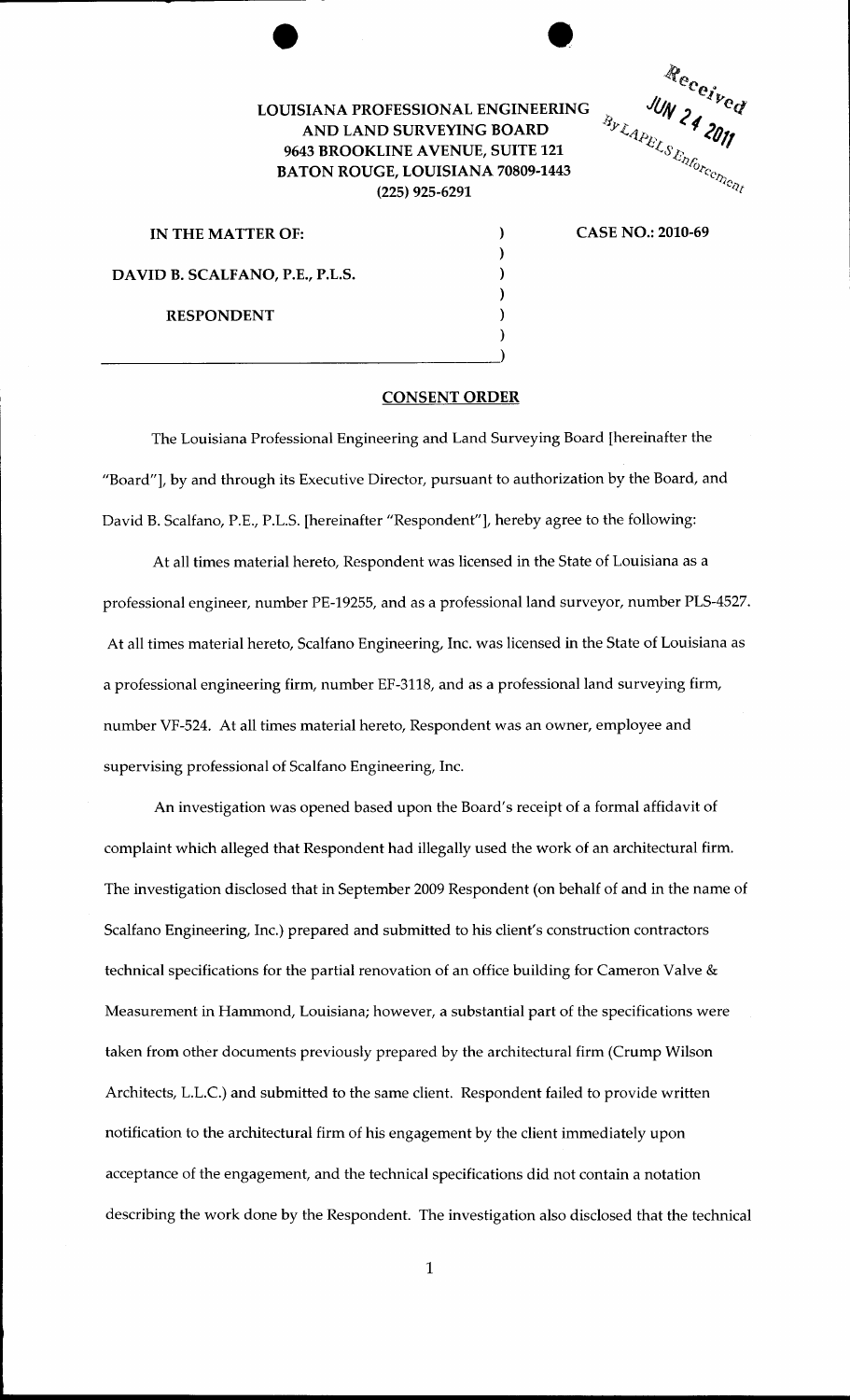specifications prepared and submitted by Respondent to his client's construction contractors as completed work did not contain his Louisiana professional engineer seal, signature, or date of execution.

La. R.S. 37:698(A)(6), *to wit* LAC Title 46:LXI§2503(D), requires that a licensee (a) provide written notice of the licensee's engagement to other related design professionals whose work is being completed, corrected, revised, or added to, (b) include a notation on the documents describing the work done by the licensee and (c) affix his/her seal, signature and date of execution on the documents. La. R.S. 37:698(A)(6), *to wit* LAC Title 46:LXI§2701(A)(4)(a)(i), requires licensees to affix their seal, signature and date of execution on all engineering documents that have been issued by the licensee as completed work. La. R.S. 37:698(A)(12) prohibits licensees from aiding or assisting another person in violating the laws and/or rules of the Board. La. R.S. 37:698(H) permits the Board to take disciplinary action against persons who violate La. R.S. 37:698(A)(6), *to wit* LAC Title 46:LXI§2503(D) and §2701(A)(4)(a)(i), and La. R.S. 37:698(A)(12), upon a finding of guilt following the preferral of charges, notice and hearing and a majority vote of its entire membership authorized to participate in the proceeding. La. R.S. 37:698(A)(6) and (12), La. R.S. 37:698(H) and LAC Title 46:LXI§2503(D) and §2701(A)(4)(a)(i) were in effect at all times material hereto.

It is undisputed that Respondent (a) prepared and submitted to his client's construction contractors technical specifications taken from other documents previously prepared by another design professional for the same client, (b) failed to provide the previous design professional with proper written notification immediately upon acceptance of the engagement, (c) failed to include on the technical specifications a notation describing the work done by the Respondent, (d) failed to properly seal, sign, and date the technical specifications and (e) aided or assisted Scalfano Engineering, Inc. in violating the laws and/or rules of the Board..

By letter dated June 16, 2011, the Board gave notice to Respondent that it was considering the preferral of charges against Respondent on the grounds that he may have violated (a) La. R.S. 37:698(A)(6), to wit LAC Title 46:LXI§2503(D), relative to (i) providing timely written notice of the licensee's engagement to other related design professionals whose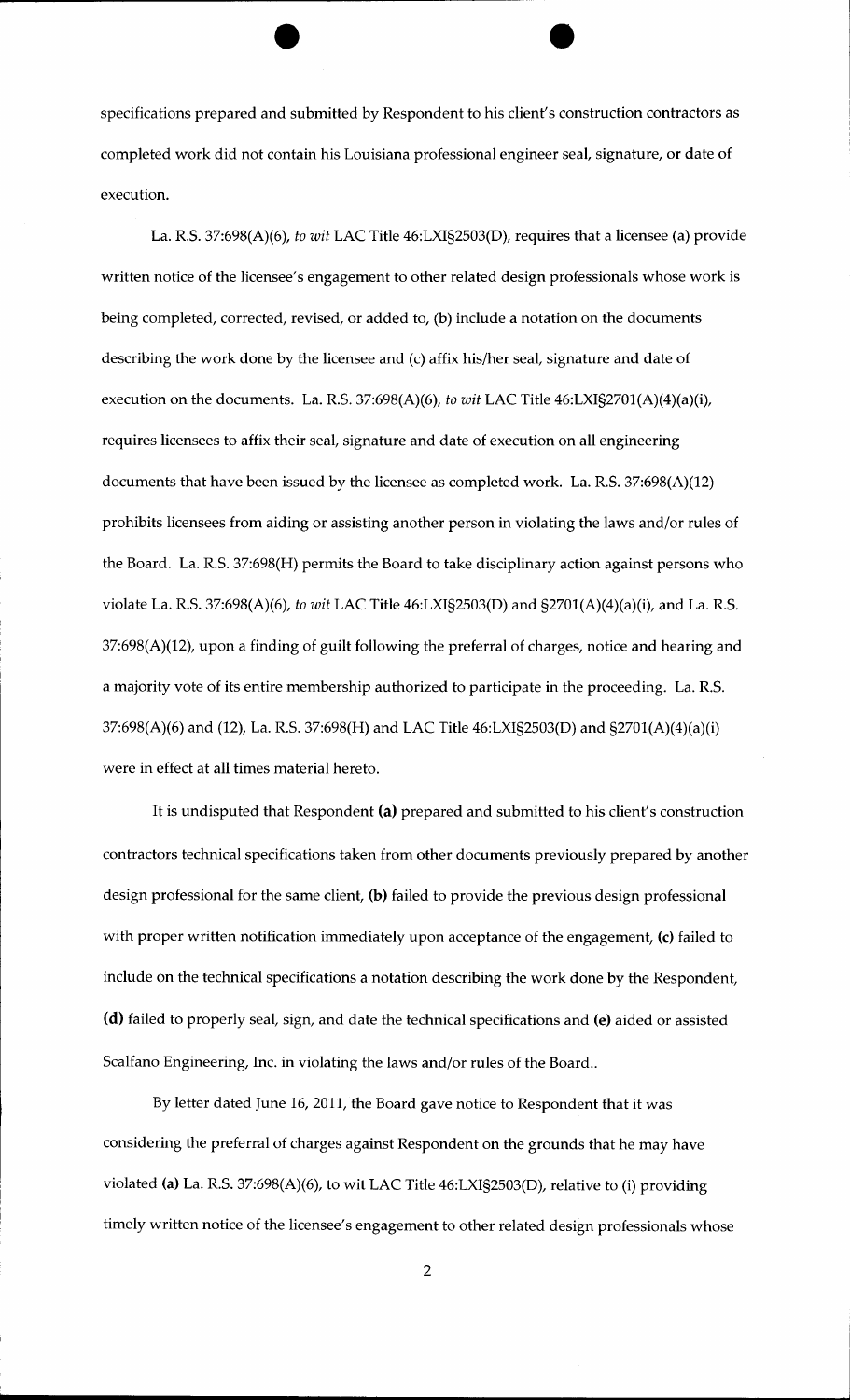work is being completed, corrected, revised, or added to, (ii) including a notation on the documents describing the work done by the licensee and (iii) affixing the licensee's seal, signature and date of execution on the documents, (b) La. R.S. 37:698(A)(6), *to wit* LAC Title 46:LXI§2701(A)(4)(a)(i), relative to properly sealing, signing, and dating engineering documents that have been issued by the licensee as completed work, and (c) La. R.S. 37:698(A)(12), relative to the aiding or assisting of another person in violating the laws and/or rules of the Board.

Wishing to dispense with the need for further disciplinary action and to conclude the instant proceeding without further delay and expense, for the purpose of this proceeding only, Respondent and the Board do hereby enter into this Consent Order, in which Respondent of his own free will consents to the issuance of a Consent Order by the Board, wherein Respondent agrees to (a) pay a fine of one thousand seven hundred fifty (\$1,750.00) dollars, (b) pay administrative costs of eight hundred fifteen and 67/100 (\$815.67) dollars, (c) successfully complete the Board's online Louisiana Laws and Rules Quiz, (d) successfully complete the Board's online Louisiana Professionalism and Ethics Quiz, and (e) the publishing of this Consent Order on the Board's website and a summary of this matter in the Board's official journal, the Louisiana Engineer and Surveyor Journal, and the reporting of this matter to the National Council of Examiners for Engineering and Surveying (NCEES), identifying Respondent by name.

Respondent admits to violations of the referenced laws and/or rules regarding (a) providing proper notification to previous design professionals before completing, correcting, revising, or adding to their work, and including a notation on the documents describing the work done by the licensee, (b) the proper sealing, signing, and dating of engineering documents and (c) the aiding or assisting of another person in violating the laws and/or rules of the Board. Respondent acknowledges awareness of said laws and/or rules and states that he will comply with all applicable laws and rules henceforth. Respondent has been advised of his right to be represented by counsel before the Board and/or to appear at any hearing personally or by counsel and present witnesses and evidence in his own behalf, and he hereby waives this right and his right to appeal; and he states affirmatively that he has been afforded all administrative

3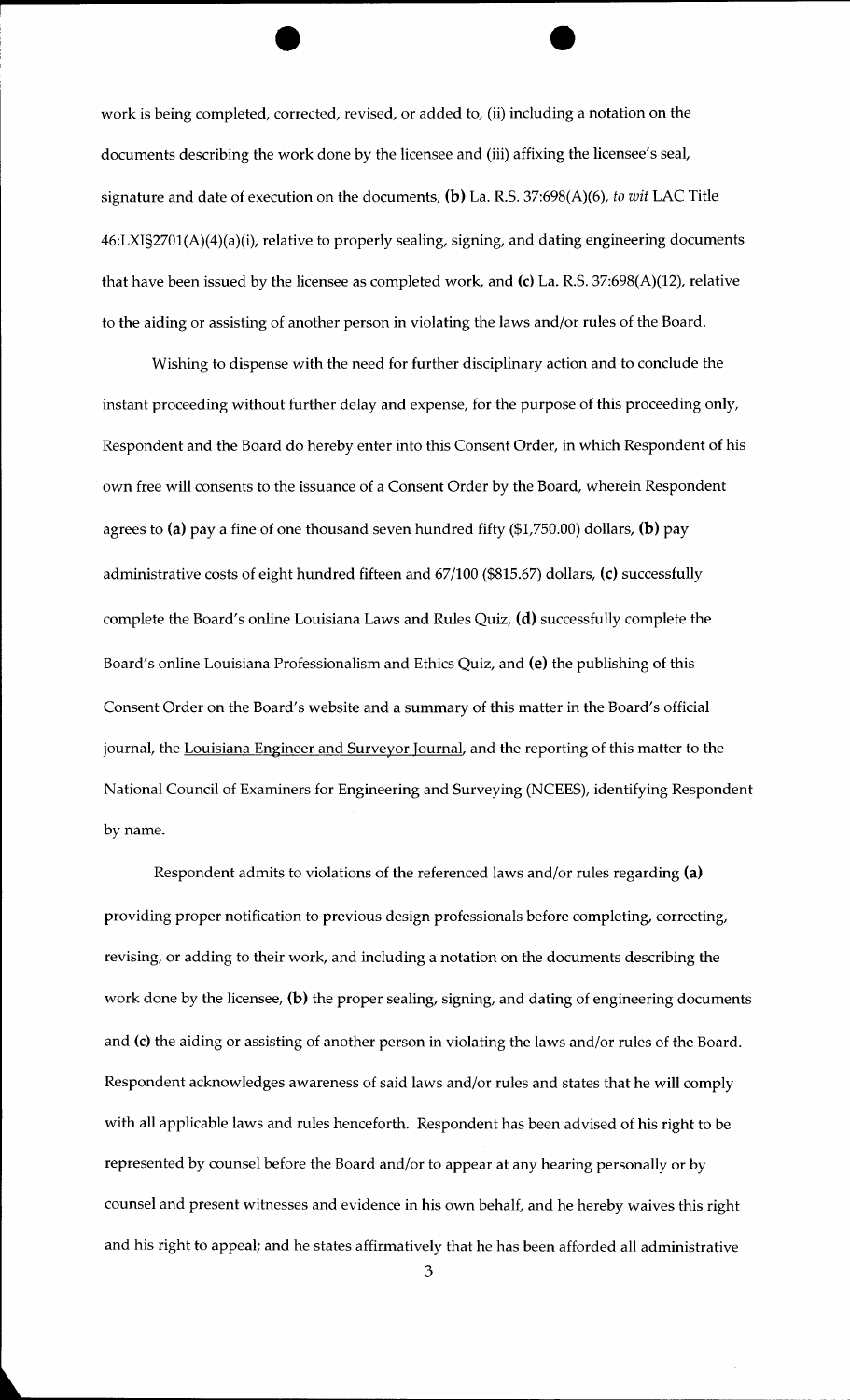remedies due him under the law.

Therefore, in consideration of the foregoing and by his signing this Consent Order, Respondent does hereby waive his right to a hearing before the Board, to the presenting of evidence and witnesses in his behalf, to Findings of Fact and Conclusions of Law in this case, and to judicial review of this Consent Order.

Respondent hereby represents (a) that he fully understands the meaning and intent of this Consent Order, including but not limited to its final and binding effect, (b) that he has voluntarily entered into this Consent Order and that no other promise or agreement of any kind has been made to or with him by any person whatsoever to cause the execution of this instrument and (c) that the sanctions set forth in this Consent Order do not prevent the Board from taking further disciplinary or enforcement action against Respondent on matters not specifically addressed in this Consent Order.

WHEREFORE, the Louisiana Professional Engineering and Land Surveying Board and Respondent agree that:

1. Respondent shall pay a fine of one thousand seven hundred fifty (\$1,750.00) dollars, which shall be tendered to the Board by certified check payable to the Board, due upon the signing of this Consent Order; and

2. Respondent shall pay administrative costs of eight hundred fifteen and 67/100 (\$815.67) dollars, which shall be tendered to the Board by certified check payable to the Board, due upon the signing of this Consent Order; and

3. Respondent shall successfully complete the Board's online Louisiana Laws and Rules Quiz with a score of 90% or higher and return it to the Board within sixty (60) days of the effective date of this Consent Order; and

4. Respondent shall successfully complete the Board's online Louisiana Professionalism and Ethics Quiz with a score of 90% or higher and return it to the Board within sixty (60) days of the effective date of this Consent Order; and

5. This Consent Order shall be published on the Board's website and a summary of this matter shall be printed in the official journal of the Board, the Louisiana Engineer and

4